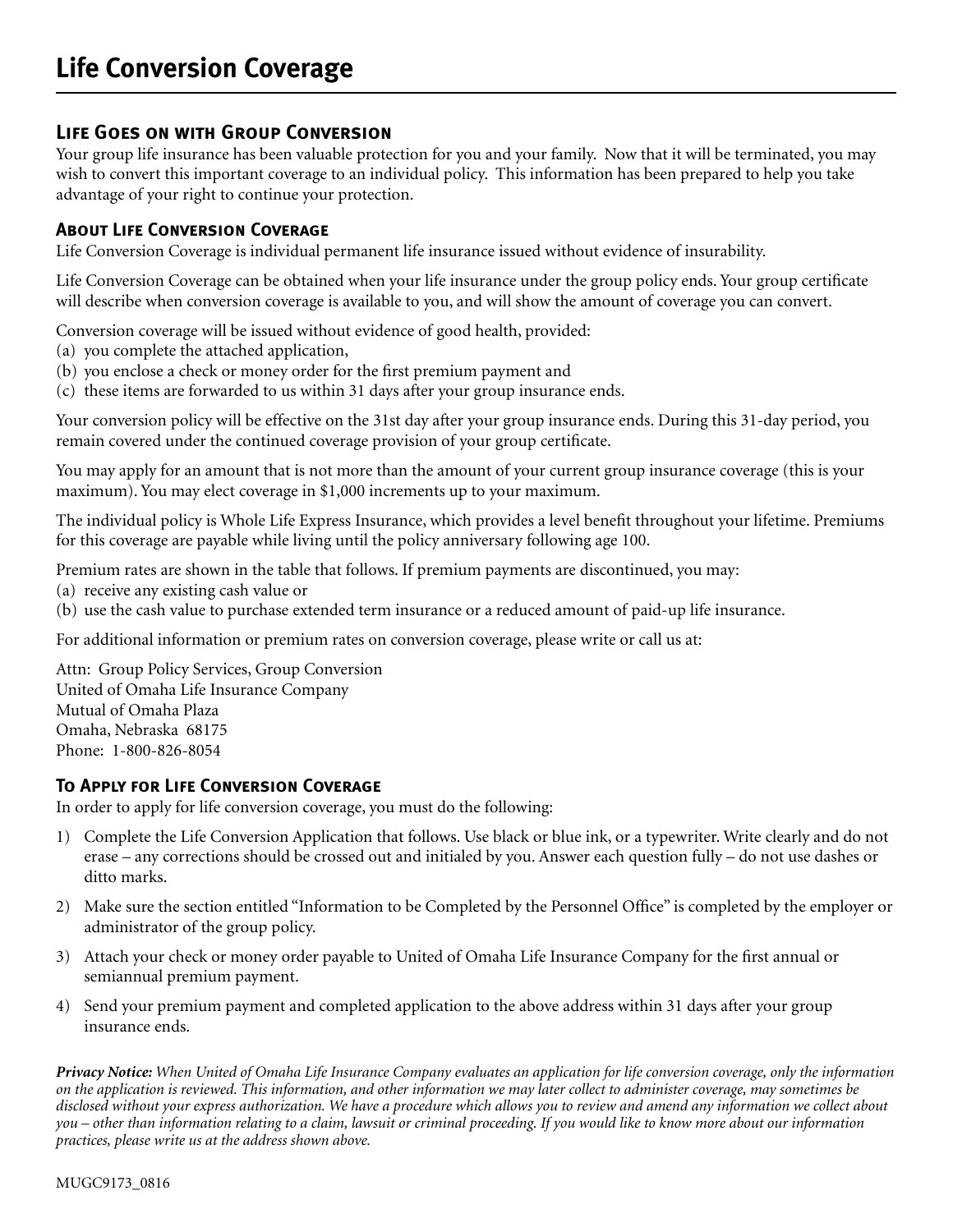# **Calculating The Premium**

The premium amounts in the table below are per \$1,000 of coverage. Calculate your annual and/or semiannual premium in the calculation worksheet, following the steps and example below.

#### **To calculate annual and semiannual premium:**

- 1) Divide your desired death benefit amount by 1,000.
- 2) Locate your age group and gender on the table below to identify the premium rate per thousand.
- 3) Multiply #1 by #2 above.
- 4) Add \$36 for the annual policy fee to obtain the **annual premium** for the coverage.
- 5) Multiply the annual premium by .52 to obtain the **semiannual premium** for the coverage.

| <b>Issue Age</b> | Male     | Female   |
|------------------|----------|----------|
| $0 - 4$          | \$6.80   | \$6.10   |
| $5-9$            | \$7.70   | \$6.90   |
| $10 - 14$        | \$8.80   | \$7.80   |
| $15 - 19$        | \$10.00  | \$9.00   |
| $20 - 24$        | \$17.00  | \$12.50  |
| $25-29$          | \$21.00  | \$15.00  |
| $30 - 34$        | \$25.00  | \$17.50  |
| $35-39$          | \$30.00  | \$20.50  |
| $40 - 44$        | \$35.00  | \$24.00  |
| 45-49            | \$41.00  | \$30.00  |
| $50 - 54$        | \$46.00  | \$33.00  |
| $55 - 59$        | \$58.00  | \$40.00  |
| $60 - 64$        | \$80.00  | \$51.00  |
| 65-69            | \$111.00 | \$72.00  |
| 70-74            | \$154.00 | \$108.00 |
| 75-79            | \$196.00 | \$149.00 |
| 80-84            | \$238.00 | \$198.00 |
| 85               | \$304.00 | \$255.00 |

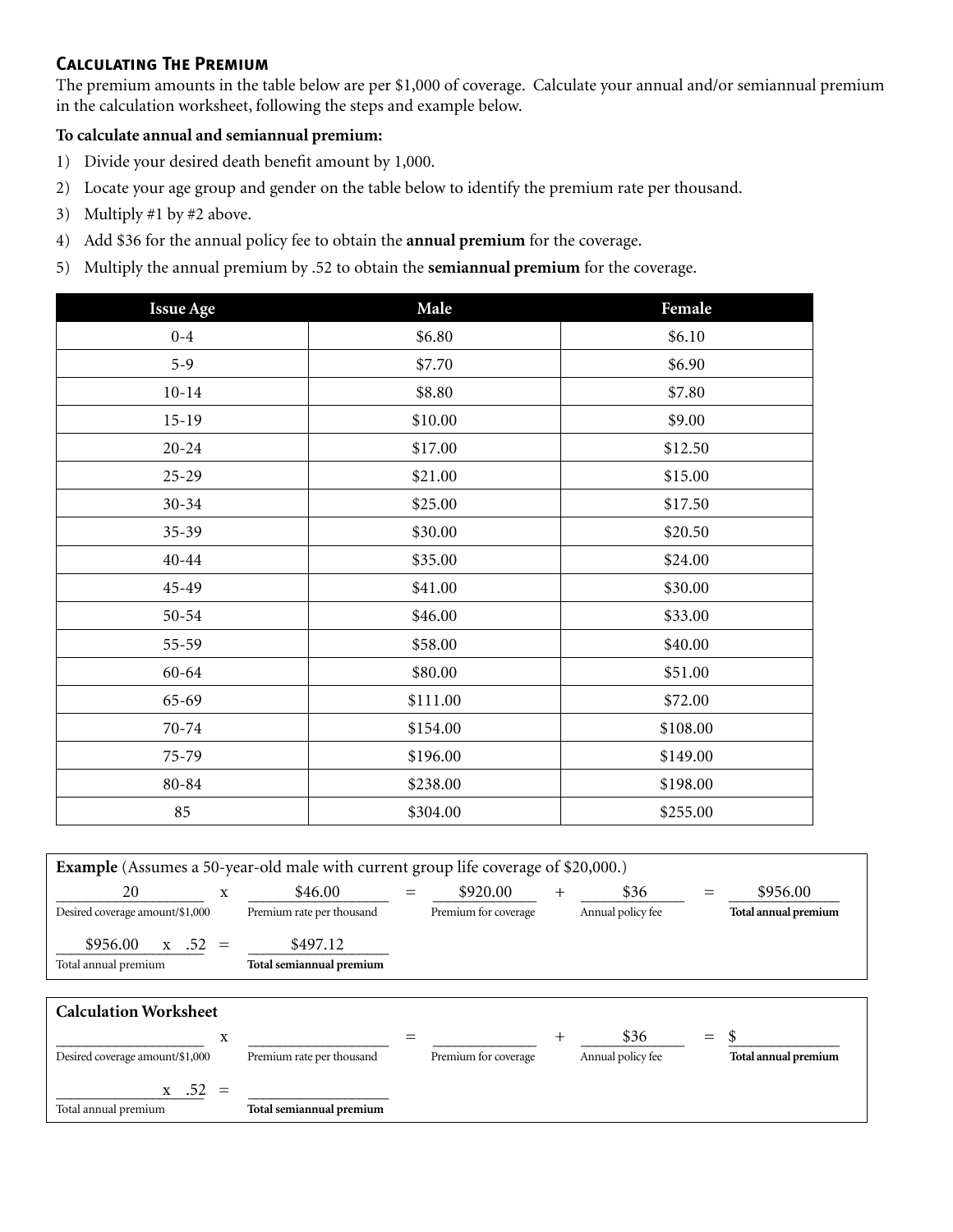# **Conversion Application**



This application must be completed and mailed within 31 days after your group insurance ends. Mail the conversion to: Attn: Group Policy Services, Group Conversion, United of Omaha Life Insurance Company, Mutual of Omaha Plaza, Nebraska 68175.

#### **Life Insurance Section**

| 1              | Applicant's Name (First, Middle, Last)                                                                                                                                                                                                                                                                 | 7        |                          |                                                                                                                   |  |  |
|----------------|--------------------------------------------------------------------------------------------------------------------------------------------------------------------------------------------------------------------------------------------------------------------------------------------------------|----------|--------------------------|-------------------------------------------------------------------------------------------------------------------|--|--|
| $\overline{2}$ | Social Security Number                                                                                                                                                                                                                                                                                 | 8        |                          | Amount of Insurance \$<br>(Show amount in thousands, not greater than the<br>amount you are entitled to convert.) |  |  |
| 3<br>4         | Male $\square$<br>Female $\square$<br>5 Date of Birth ________<br>$Age$ <sub>_____________</sub><br>Mo.<br>Day                                                                                                                                                                                         | 9<br>Yr. | Mode of Premium Payments | $\Box$ Annually $\Box$ Semiannually<br>10 Amount Paid with Application                                            |  |  |
| 6              | Residence (Number, Street, City, State, ZIP)                                                                                                                                                                                                                                                           |          |                          | $\frac{1}{2}$                                                                                                     |  |  |
|                | <b>11</b> Beneficiary (Give full name and relationship to applicant)<br>Contingent Learning and Continues and Continues and Continues and Continues and Continues and Continues and Continues and Continues and Continues and Continues and Continues and Continues and Continues and Continues and Co |          |                          |                                                                                                                   |  |  |
|                | Payment will be shared equally by all primary beneficiaries who survive you; if none, it will be shared equally by all<br>contingent beneficiaries who survive you. Unless otherwise stated, you have the right to change the beneficiary.                                                             |          |                          |                                                                                                                   |  |  |
|                | <b>GROUP INFORMATION SECTION</b>                                                                                                                                                                                                                                                                       |          |                          |                                                                                                                   |  |  |
| 1              |                                                                                                                                                                                                                                                                                                        |          |                          |                                                                                                                   |  |  |
| $\overline{2}$ | I have been insured under the above Group Policy as:                                                                                                                                                                                                                                                   |          |                          | $\Box$ An employee or member $\Box$ A dependent                                                                   |  |  |
| 3              | I became insured under the Group Policy:                                                                                                                                                                                                                                                               |          |                          |                                                                                                                   |  |  |
| 4              | My group insurance terminated:                                                                                                                                                                                                                                                                         |          |                          |                                                                                                                   |  |  |
|                | $\blacksquare$ Westermination due to disobility? $\square$ Ves $\square$ No.                                                                                                                                                                                                                           |          |                          |                                                                                                                   |  |  |

**5** Was termination due to disability?  $\Box$  Yes  $\Box$  No (If "Yes," give date and cause of disability.) \_\_\_\_\_\_\_\_\_\_\_\_\_\_\_\_\_\_\_\_\_\_\_\_\_\_\_\_\_\_\_\_\_\_\_\_\_\_\_\_\_\_\_\_\_\_\_\_\_\_\_\_\_\_\_\_\_\_\_\_

## **Life Agreements Section**

I am applying to United of Omaha for the life conversion coverage shown above. I agree United will not be under any obligation or liability under this application unless:

- (1) I have the right to convert the insurance shown above.
- (2) The application is made within 31 days after my group insurance ends.

| $\sqrt{ }$<br>Dal.<br>_____________________ |
|---------------------------------------------|
|---------------------------------------------|

\_\_\_\_\_\_\_\_\_\_\_\_\_\_\_\_\_\_\_\_\_\_\_\_\_\_\_\_\_\_\_\_\_\_\_\_\_\_\_\_\_\_\_\_\_\_ Applicant's Signature

Whole Life Express Policy Form 6879L-0202, or state equivalent. In OK, 6918L-0202. In OR, 6949L-0202. In TX, 6920L-0202.